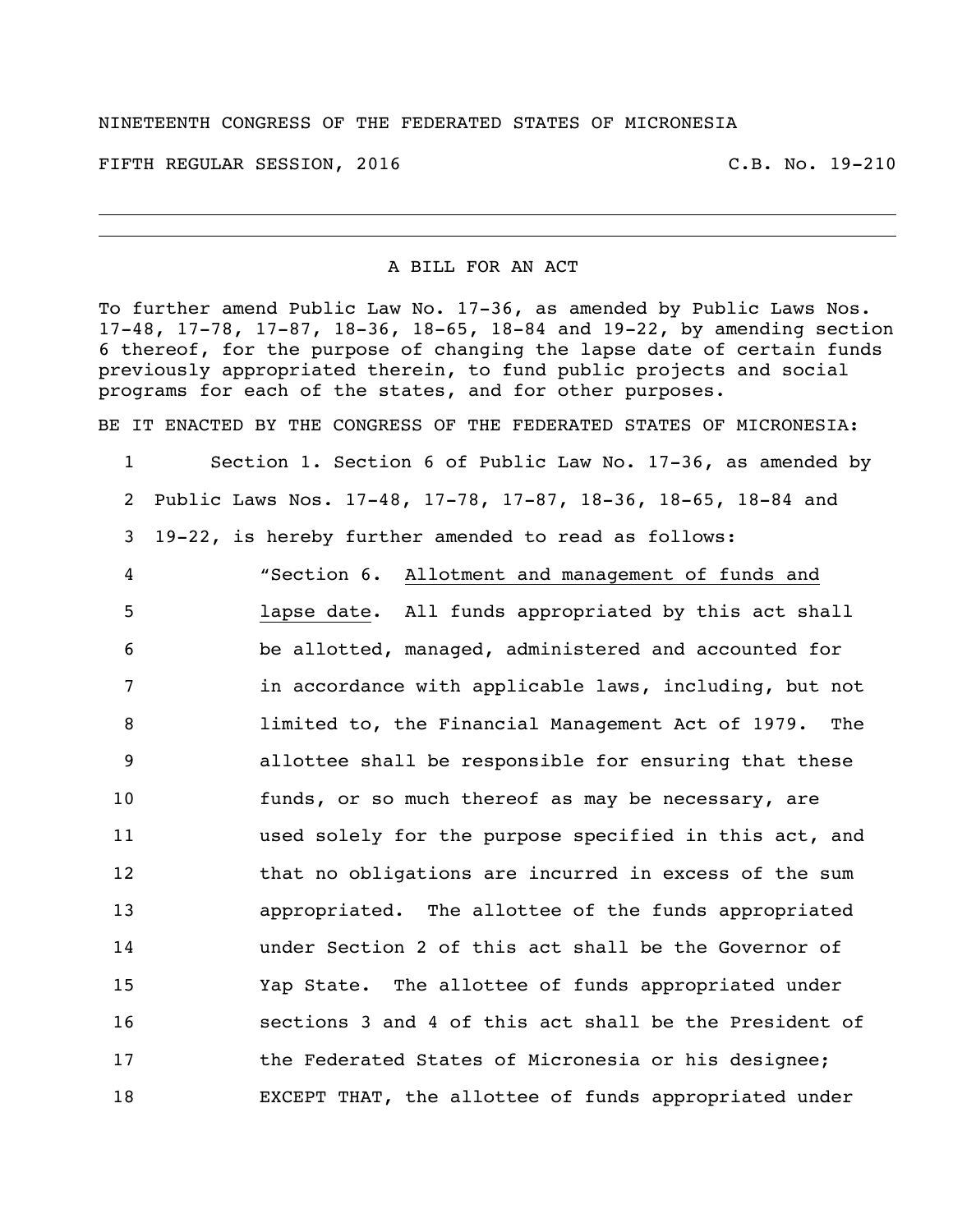subsection 4(1)(b), 4(3)(a) and (b) of section 4 of this act shall be the Pohnpei Transportation Authority. The allottee of funds appropriated under subsection 4(2)(j) of section 4 shall be the Chief Magistrate of Sokehs Municipal Government. The allottee of funds appropriated under subsections 5(1), 5(3) and 5(6) of section 5 of this act shall be the Governor of Chuuk State or his designee. The allottee of funds appropriated under subsection 5(2) of section 5 of this act shall be the Mortlock Islands Development Authority; the allottee of funds appropriated under subsection 5(4) of section 5 of this act shall be the Southern Namoneas Development Authority. The allottee of funds appropriated under subsection 5(5) of section 5 of this act shall be the Faichuk Development Authority. The allottee of funds appropriated under subsection 5(6)(f) shall be the President of COM-FSM. The authority of the allottee to obligate funds appropriated by this act shall lapse on September 30, [2016] 2018." 

- 
- 
-